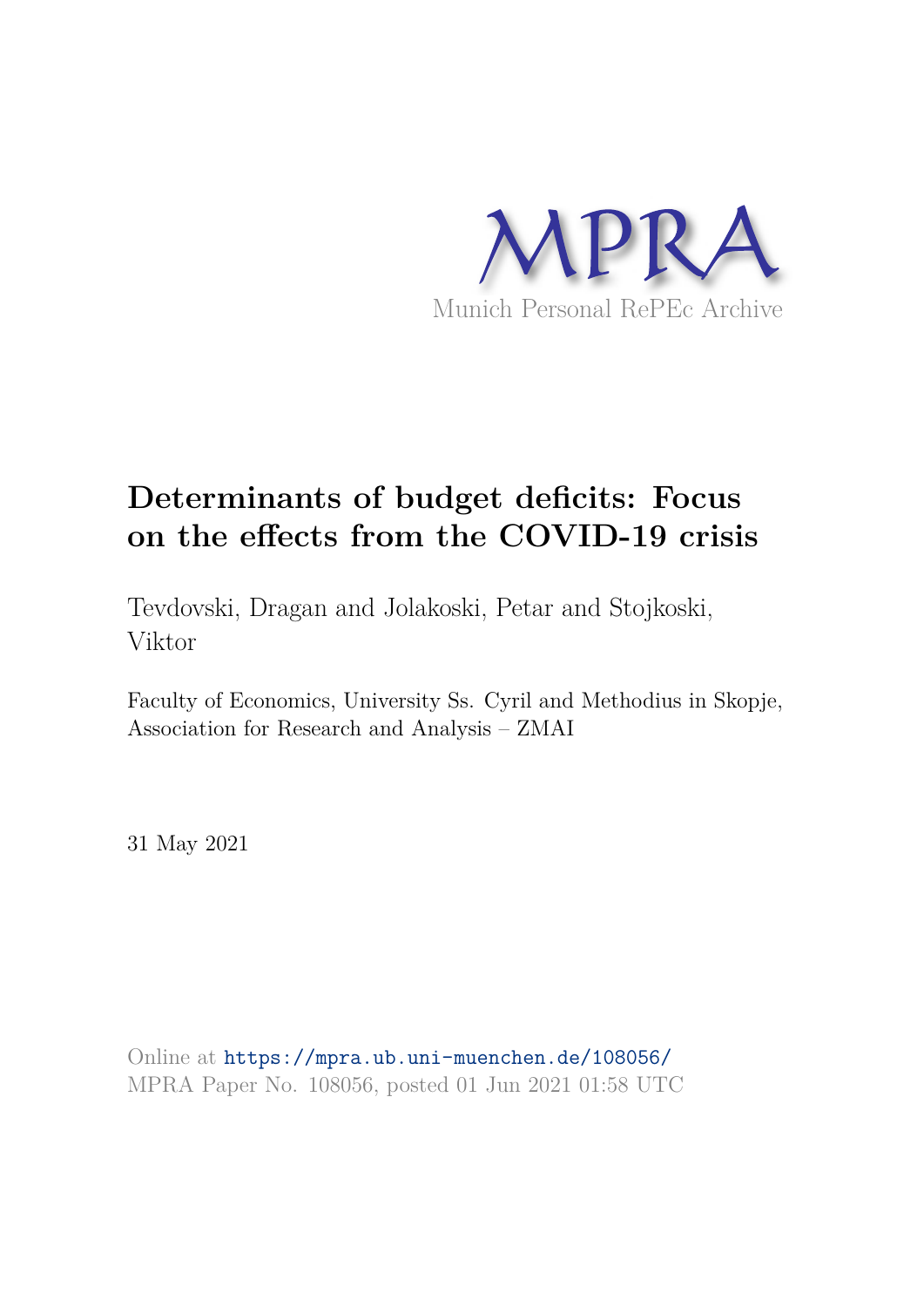## Determinants of budget deficits: Focus on the effects from the COVID-19 crisis

Dragan Tevdovski <sup>∗</sup> Petar Jolakoski† Viktor Stojkoski‡

May 31, 2021

### Abstract

This paper revisits the discussion on determinants of budget balances and investigates the change in their effect in light of the Covid-19 crisis by utilizing data on 43 countries and a system generalized method of moments approach. The results show that the overall impact of the global pandemic led to a disproportionate increase in the magnitude of the estimated effects of the macroeconomic determinants on the budget balance. However, we also find that more developed economies were able to undertake higher stimulus packages for the relatively same level of primary balance. We believe that one of the factors affecting this outcome is that that they exhibit a higher government debt position in domestic currency denomination.

budget deficits, economic determinants, COVID-19

<sup>∗</sup>Faculty of Economics, University Ss. Cyril and Methodius in Skopje, dragan@eccf.ukim.edu.mk

<sup>&</sup>lt;sup>†</sup>Association for Research and Analysis – ZMAI, jolakoskip@gmail.com

<sup>‡</sup>Faculty of Economics, University Ss. Cyril and Methodius in Skopje and Association for Research and Analysis

<sup>–</sup> ZMAI, vstojkoski@eccf.ukim.edu.mk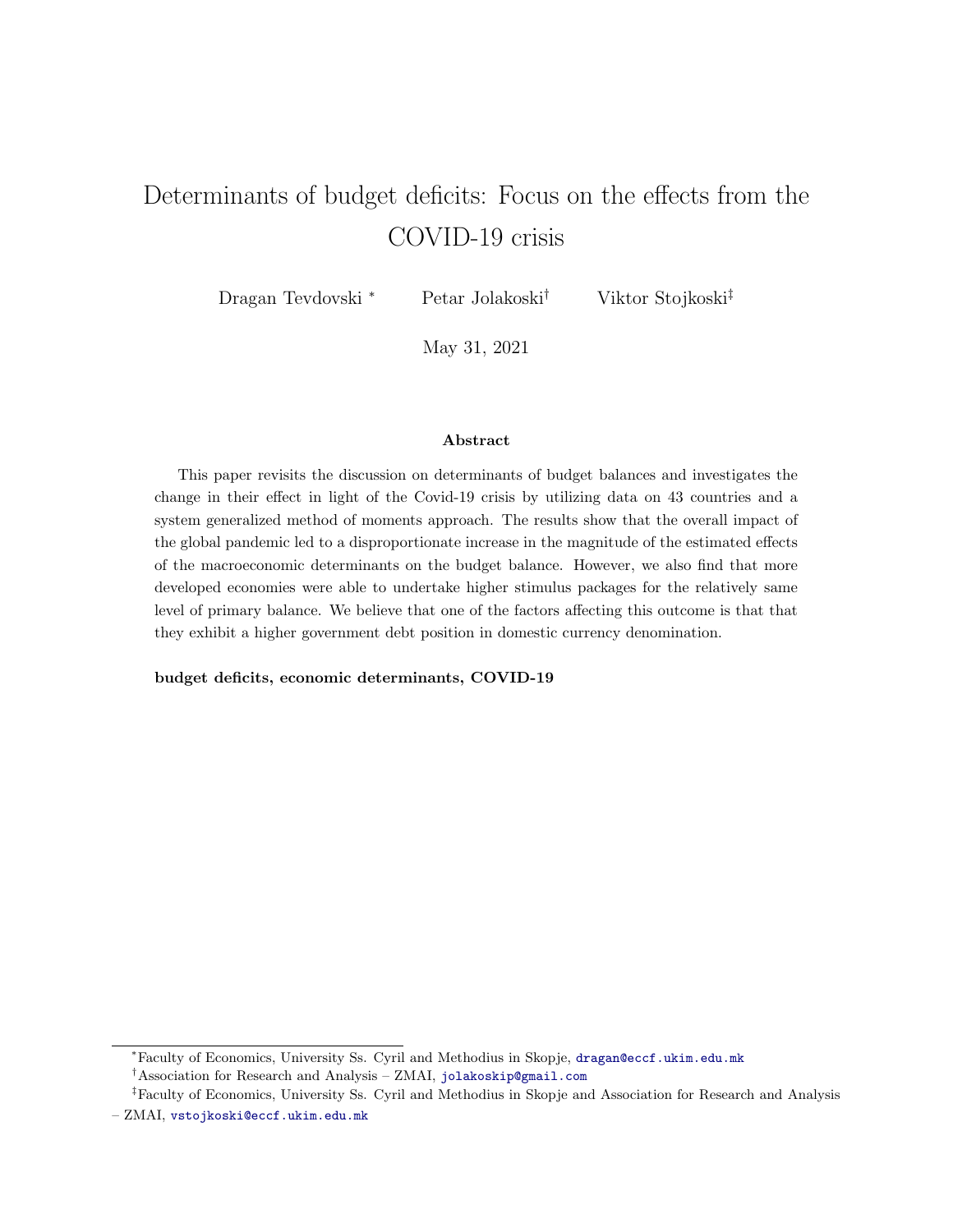## 1 Introduction

Governments all around the world have taken forceful economic measures as a response to the sharp decline in global output due to the wide scale economic disruption caused by the COVID-19 pandemic. Both fiscal and monetary authorities stepped in to provide immediate liquidity support, replace lost household income, save jobs and prevent large-scale bankruptcies. However, the measures taken are costly. In particular, along with the drastic fall in government tax revenues and the abrupt rise in government expenditures, the measures are expected to push global public debt to an all-time high. In fact, the International Monetary Fund (IMF) estimated that global public debt will increase by 16 percentage points in 2020, from 83% in 2019 to around 100% of GDP in 2020, which is unparalleled to any increase in the past.

The focus of this paper is to review and revisit the determinants of budget balances in light of the global pandemic in 2020. We make an attempt to answer several compelling questions such as: Has the effect of a rise in government expenditure on the budget balance changed in 2020? How does the state of the labour market in 2020 affect the budget balance? Are budget balances in 2020 constrained by the prevailing debt levels and the current low long-term interest rates? Does the existence of previous vulnerabilities matter for the change in the budget balance in 2020?

To provide the answers, we use a system-GMM estimation procedure where we introduce interaction terms for macroeconomic variables and a dummy variable for 2020 in an otherwise standard specification including macroeconomic, political/institutional and demographic variables, as suggested by the literature (Alesina et al., 1998; Agnello and Sousa, 2009; Maltritz and Wüste, 2015). For this purpose, we utilize a dynamic panel dataset with 43 countries (all countries for which sufficient data is available) from 1995 to 2020. We use actual realizations of all of the series from 1995 to 2019 and IMF WEO forecasts of the series for 2020. The system approach allows us to address and overcome the issue of endogeneity that arises among the independent variables that is a not accounted for in a standard least squares regression.

We contribute to the literature in several ways. First, a growing body of literature aims to determine the size of the budget deficits in 2020, and offer guidance on policies for sustainable repayment of the increased debt (Makin and Layton, 2021). However, to the best of our knowledge, the literature lacks investigations regarding the role of economic determinants on the magnitude of the budget deficits in 2020. This is among the first papers that attempt to quantify and analyze the potential difference in the effect of standard macroeconomic determinants on the budget balance prior to and during the COVID-19 pandemic. In addition, the paper offers a lengthy discussion on the implications of this change in terms of the long term economic scars that might result from the on-going crisis.

Our results indicate that the overall impact of the global pandemic led to a disproportionate increase in the magnitude of the estimated effects of almost all of the macroeconomic determinants on the budget balance. In particular, the effects of the economic slowdown, the rise in government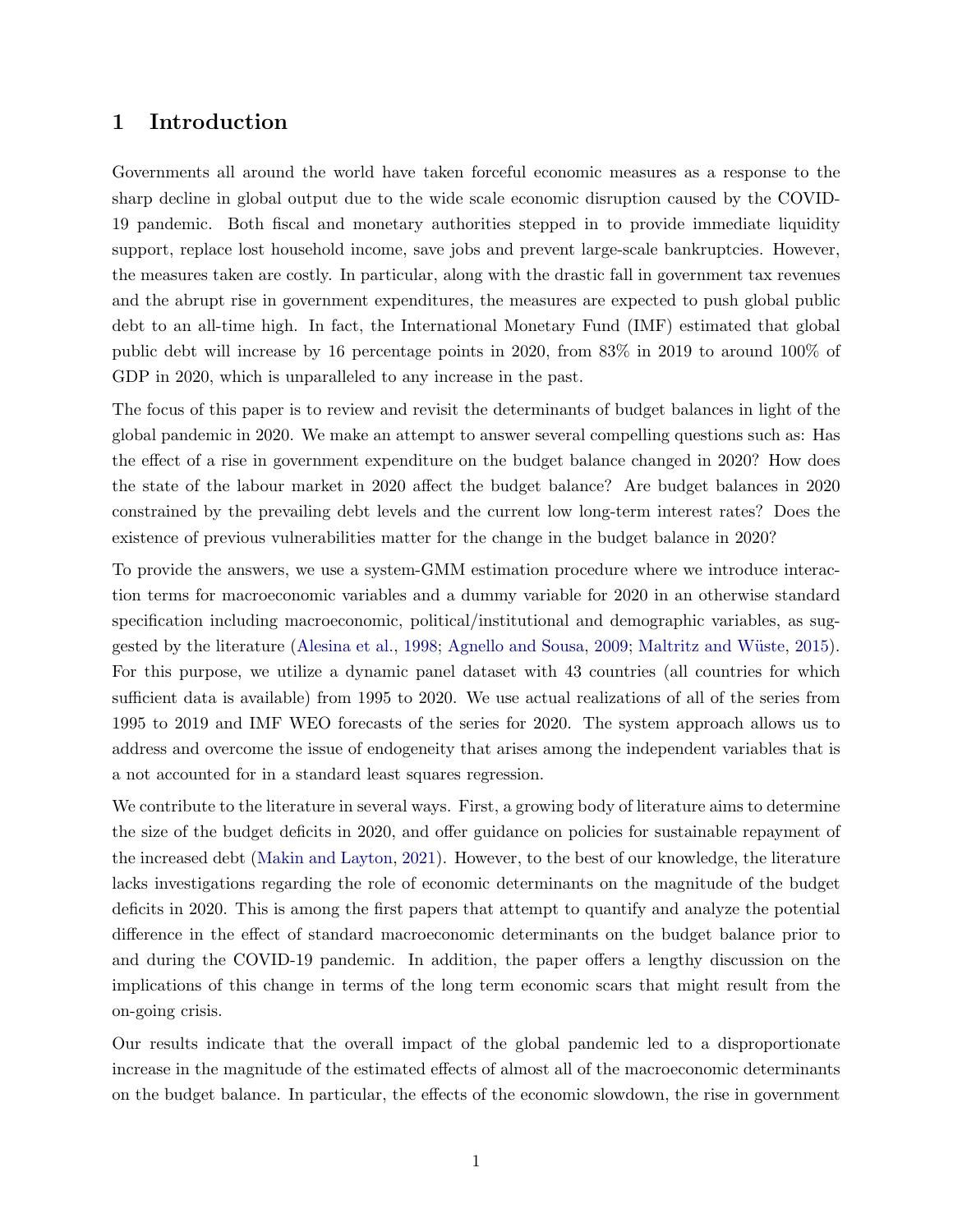debt and government expenditure as well as population size on the budget balance are greater in 2020 in comparison to the preceding period. Thus, in 2020 larger public debts imply even lower budget deficits, suggesting that higher debt in the midst of a severe economic downturn constrained additional spending by the government.

We also discuss our findings by studying the relationship between the magnitude of the primary balance in 2020, the fiscal packages introduced to tackle the consequences of the COVID-19 pandemic and the government debt position by currency of denomination. We argue that more developed economies were able to undertake higher stimulus packages for the relatively same level of primary balance, and this was in part due to the fact that they exhibit a higher government debt position in domestic currency denomination (as percent of GDP).

The remainder of the paper is organized as follows: Section 2 offers a brief overview of the related literature. Section 3 introduces the applied methodology and the data used in more detail. Section 4 provides the empirical results and studies the thereby induced implications. In Section 5 we discuss our findings.

## 2 Literature Review

The existing literature studies the budget balance from two main perspectives: economic and political. A majority of the studies that are focused on the economic perspective analyze the response of fiscal policy to output. Standard Keynesian models deliver the need for fiscal policy to be countercyclical: allowing for budget deficits in recessions and saving for budget surpluses in booms, i.e., government spending (taxes) should rise (decrease) in recessions and increase in booms. In fact, the tax smoothing theory of Barro (1979) argues that the government should smooth both tax rates and government spending by borrowing during recessions and repaying during booms. Put simply, government spending will be uncorrelated with the changes in output, while tax revenue will be positively correlated. So far there is relatively mixed evidence about the cyclicality of fiscal policy in the voluminous literature (for example, Galí and Perotti, 2003; Akitoby et al., 2004; Talvi and Vegh, 2005; Alesina et al., 2008; Frankel et al., 2013)). However, the general consensus from these studies is that fiscal policy is counter-cyclical in most developed countries, while it is pro-cyclical in developing countries (Afonso et al., 2010).

Evidently, the explanation for the cross-country variation in fiscal policy cyclicality cannot be provided solely by economic factors. The political characteristics of the governments, their ideological motivations, types of electoral systems and institutional arrangements are also important factors that determine fiscal policy. A large part of the literature focused on political determinants finds that weaker governments in terms of tenure and political power create larger budget deficits. Roubini and Sachs (1989) showed that countries where governments have short tenures tend to have higher deficits on average. Moreover, the paper shows that multi-party coalition governments have a higher tendency to develop large and persistent deficits in comparison with majority party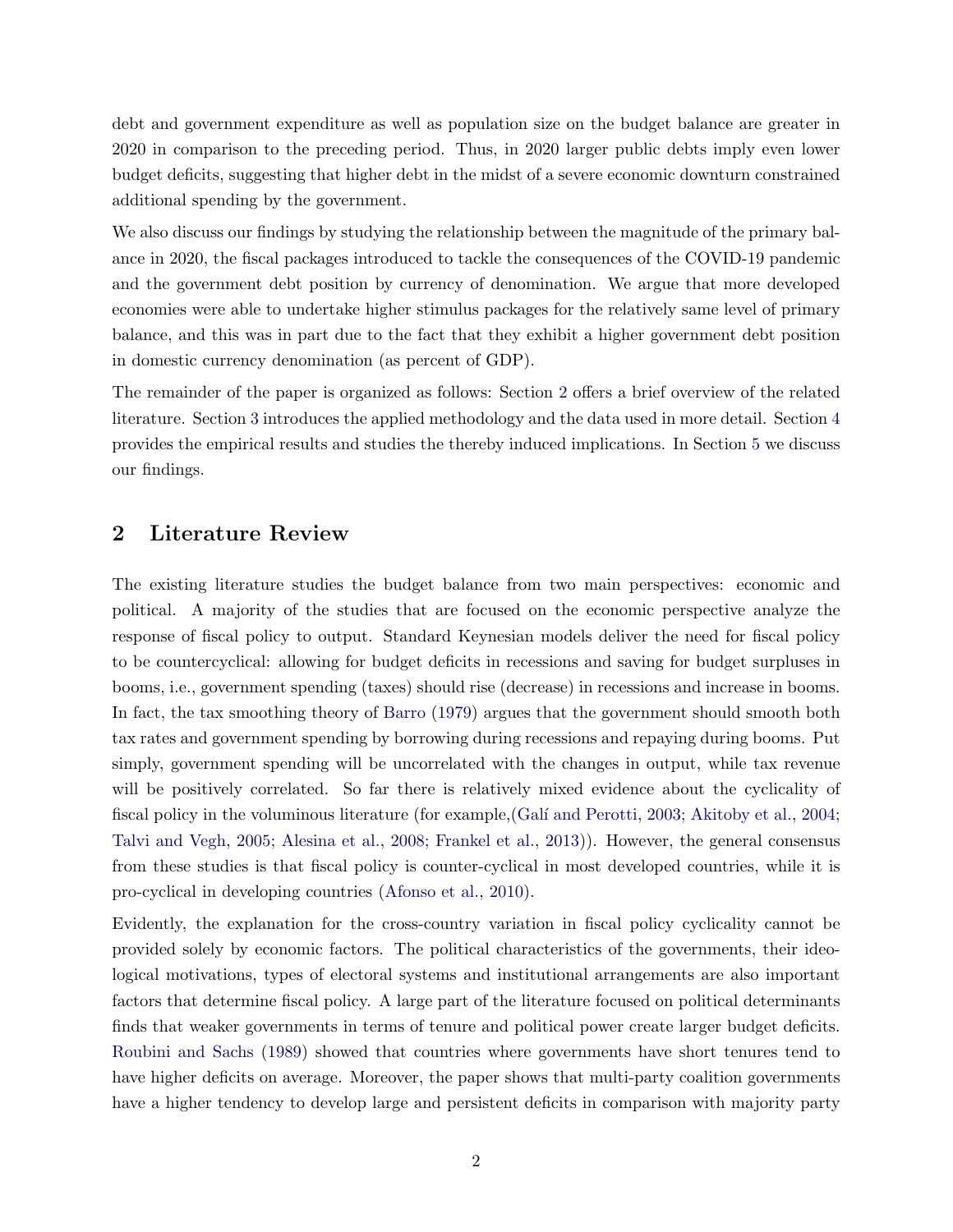governments. Similarly, Lane (2003) argued that countries with dispersed political power are most likely to run pro-cyclical fiscal policies. Additionally, higher deficit is found to be positively associated with the size of the government cabinet measured as the number of spending ministers (Volkerink and De Haan, 2001; Perotti and Kontopoulos, 2002).

Although it is reasonable to expect that right-wing governments will practice tight fiscal policy and left-wing governments loose fiscal policy, the empirical literature found mixed evidence for the influence of the government ideological preferences on the budget balances (Alesina et al., 1997; Mulas-Granados, 2003). The budget deficits tend to be higher in election years in the case of opportunistic governments that do not have ideological preferences, but just follow policies that maximize their probability to win the next elections (Franzese Jr, 2002; De Haan and Mink, 2005). Alesina and Perotti (1995) found that large deficits are more common in countries with proportional rather than majoritarian and presidential electoral system. In addition, Alesina et al. (2008) argued that most of the pro-cyclicality of fiscal policy in developing countries can be explained by high level of corruption.

The institutional factors are also positively associated with fiscal performance. (Leachman et al., 2007) discussed that fiscal performance is better when fiscal budgeting institutions are strong. De Haan and Sturm (1997) found that a strong finance minister or commitment to negotiated budget targets can be especially effective in keeping deficits down in countries where there is some political instability. Henisz (2004) found that checks and balances that limit the discretion of policy-makers reduce the volatility of government expenditure and revenue.

Lastly, a relatively new, but important strand of literature is the examination of fiscal persistence. This is a measure of the degree of dependence of current fiscal behavior on its own past developments. In this aspect, Afonso et al. (2010) found that countries with higher fiscal persistence tend to have lower discretion.

## 3 Methodology

#### 3.1 Model

In the construction of the econometric model we follow the literature described in the previous section and specify it as:

$$
\mathtt{Balance}_{it} = \beta_0 \mathtt{Balance}_{it-1} + \mathbf{Y}_{it}'\beta_1 + \mathbf{X}_{it}'\beta_2 + \mathbf{Y}_{it}'D\delta_{\beta_1} + \mathbf{X}_{it}'D\delta_{\beta_2} + v_i + \varepsilon_{it},\tag{3.1}
$$

where the dependent variable  $Balance_{it}$  is the primary budget balance of country i in time t. We assume that the primary budget balance is dependent on its previous value Balance<sub>it−1</sub>, with  $\beta_0$ being its marginal effect and two disjoint sets of explanatory variables  $\mathbf{Y}'_{it}$  and  $\mathbf{X}'_{it}$  Agnello and Sousa (2009); Maltritz and Wüste (2015). The first set has a marginal effect  $\beta_1$  and describes potential macroeconomic determinants of the primary budget balance, whereas the second set is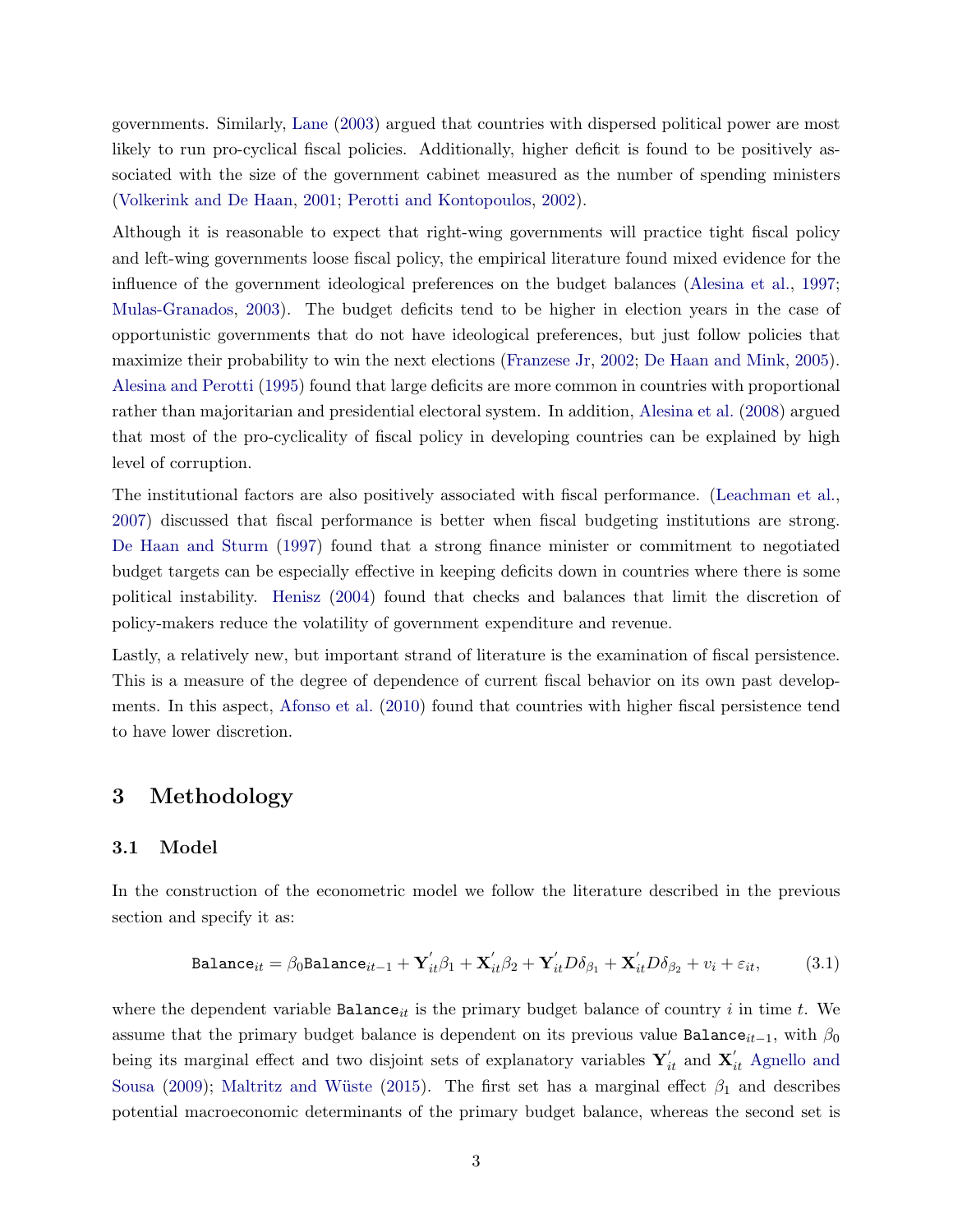constituted of political and institutional variables, and  $\beta_2$  is their marginal effect. In addition, in the equation we include a country specific effect  $v_i$  to account for potentially omitted variables that are invariant over time.

Similar model specifications have been used in (Alesina et al., 1998; Agnello and Sousa, 2009; Maltritz and Wüste,  $2015$ ) to understand the critical factors that drive the magnitude and characteristics of the budget deficit in an economy. The novelty in our specification is the presence of the interaction term between the independent variables and a dummy variable  $D$  for 2020, used for quantifying the potential different effect of the variables due to the coronavirus pandemic. Concretely,  $\delta_{\beta_1}$  and  $\delta_{\beta_2}$  represent a direct measure of the change in the effect of the, respectively, macroeconomic and political and institutional variables. A significant and negative value of  $\delta_{\beta_1}$  $(\delta_{\beta_2})$  implies that the studied variable had an important and larger contribution in the magnitude of the budget deficit in 2020, compared to the usual contribution.

A general problem of this model specification is the presence of endogeneity because of the potential interdependence between the explanatory variables and the budget balance (Agnello and Sousa, 2009). This may lead to biased and inefficient parameter estimates. To account for this problem, we resort to a system GMM parameter estimation. The system GMM solves the endogeneity problem via two steps. In the first step, each variable is first-differenced and thus the potential endogeneity due to correlation between the country-specific effects and the explanatory variables is removed Arellano and Bond (1991). In the second step, the endogeneity between the dependent and explanatory variables is removed by instrumenting the differenced variables with their available lags in levels: the levels of the dependent variable lagged for two or more periods and the levels of the explanatory variables lagged one or more periods Blundell and Bond (1998).

#### 3.2 Data

For the purpose of our analysis, we construct an unbalanced panel annual dataset with macroeconomic, political and institutional variables for 43 countries, with yearly data covering the period from 1995 to 2020. We obtain macroeconomic data from the IMF World Economic Outlook (WEO) October 2020 Database and political and institutional data from Databanks International's Cross-National Time-Series Data Archive and Polity IV Database. Our starting point were all of the countries included in the WEO database, but some of the countries were removed from the initial sample due to lack of sufficient data availability in others databases.

For the period of 1995 to 2019, we use the actual realizations of the chosen variables. For 2020, however, we use forecasts for the macroeconomic variables (IMF) or an assumption that no change has taken place for the institutional and political variables. Although this is a rather strong assumption, our rationale is that changes in these variables require a multitude of legislative and political actions that can rarely be achieved within the span of one year. Our detailed analysis also showed that for all of the countries, it took at least two years for their polity score to change and it remained at the same value for the last few years of our sample. Furthermore, for the entire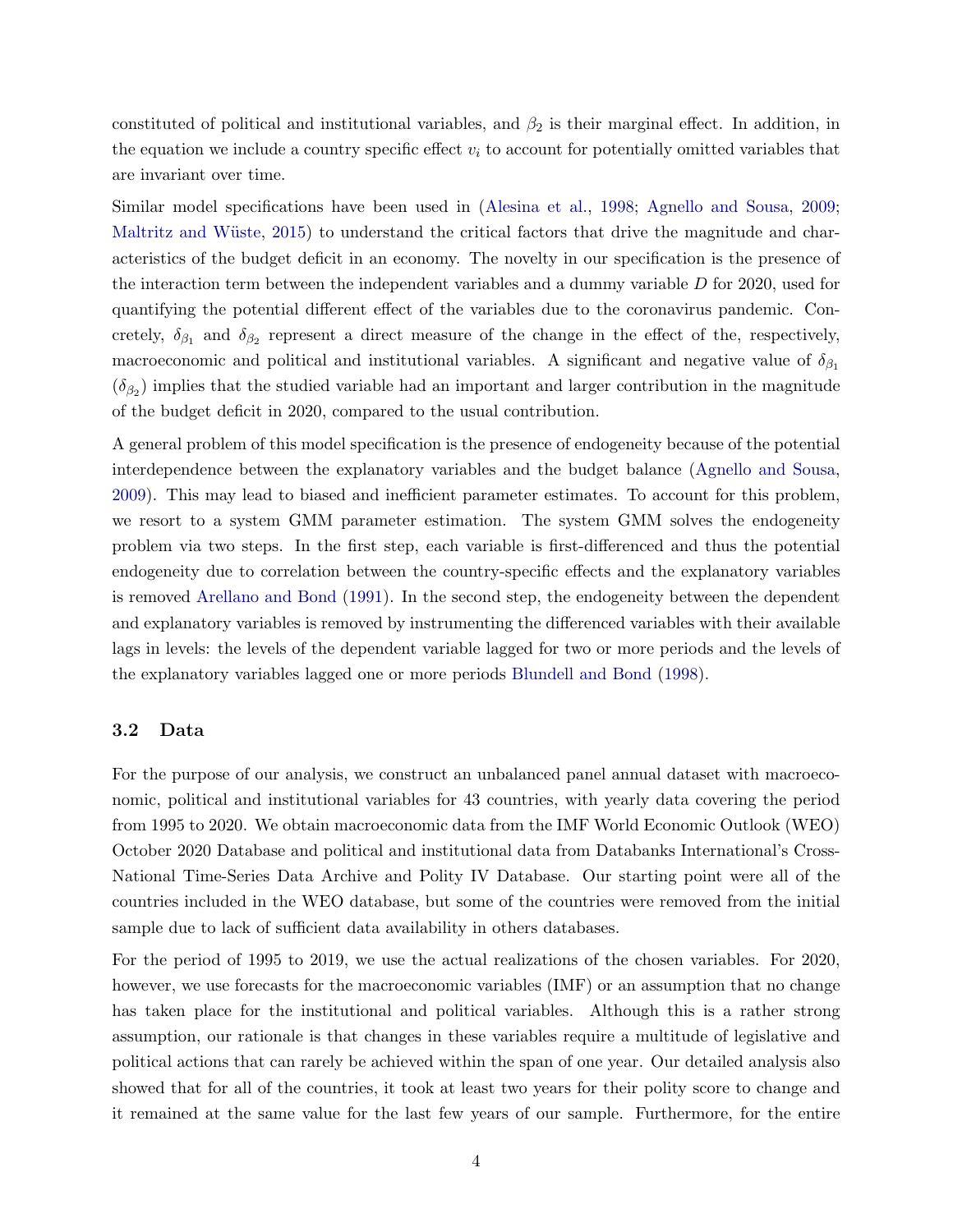dataset, the type of regime variable had little to no variation over the years and finally, in terms of the size of cabinet, the change in the number of ministers in the last period is at most 1 to 2 across majority of countries.

In all of our specifications, the dependent variable is the general government primary budget balance as % of GDP. We use this measure because it better matches the discretionary decisions of the fiscal authorities in comparison with the overall budget balance. It does not include interest payments for outstanding debt, which is pilled up from the previous period that is not relevant to our study  $(Maltritz and Wüste, 2015).$ 

The two sets of explanatory variables are based on the relevant existing literature, described in the previous section. We use a standard set of macroeconomic variables in the first set: lagged primary budget balance, government expenditure (log), gross debt (log), interest rate of government debt securities, unemployment rate, GDP growth rate and population (log).

For the second set of political and institutional explanatory variables we use: polity scale, type of regime and size of cabinet. Polity scale is a variable that evaluates how democratic a country is on a scale from -10 to 10, where the two extremes imply that the country is either fully autocratic  $(-10)$  or is fully democratic (10). Type of regime is a categorical variable that provides an estimate for the type of government regime in the country: i) civilian, ii) military-civilian and iii) military. Size of cabinet quantifies the number of ministers in a government. The list of all used variables, their transformation and data sources are presented in Table A1 of the Appendix. Table A2 in the Appendix presents a list of all countries included in the sample and their values for the macroeconomic variables for 2019 and 2020.

Table 1 summarizes the descriptive statistics for all of the variables that are included in our empirical analysis for 2019 and 2020. These statistics suggest that the primary budget deficit across all countries increased on average by 6.1 percentage points in 2020 (-6.4 percent of GDP) in comparison with 2019 (-0.32 percent of GDP), while the gross government debt increased on average by 12.8 percentage points from 2019 (69.3 percent of GDP) to 2020 (82.1 percent of GDP). This extraordinary increase in the global public debt happened at a time of further decline of average interest rates of government securities by almost 1 p.p. from 2019 (3.4 percent) to 2020 (2.5 percent). During the 2020 crisis, as expected, the loose fiscal policy leads government expenditures to increase on average by 8.7 percentage points, whereas for the unemployment rate the average increase was 2.5 percentage points and for GDP growth rate an average decrease of 8.6 percentage points across the entire sample. These numbers reflect the current economic conditions and the economic support packages implemented by policymakers around the world as a response to the global pandemic.

The polity scale variable shows that democracy is on a higher level in advanced economies than in emerging economies (9.1 and 5.3, respectively). The average number of ministers in the governments of both country groups is almost the same (around 21). Most of the governments of the countries in our sample are classified as civilian with a few exceptions (Algeria, Egypt, Fiji, Sudan and Thailand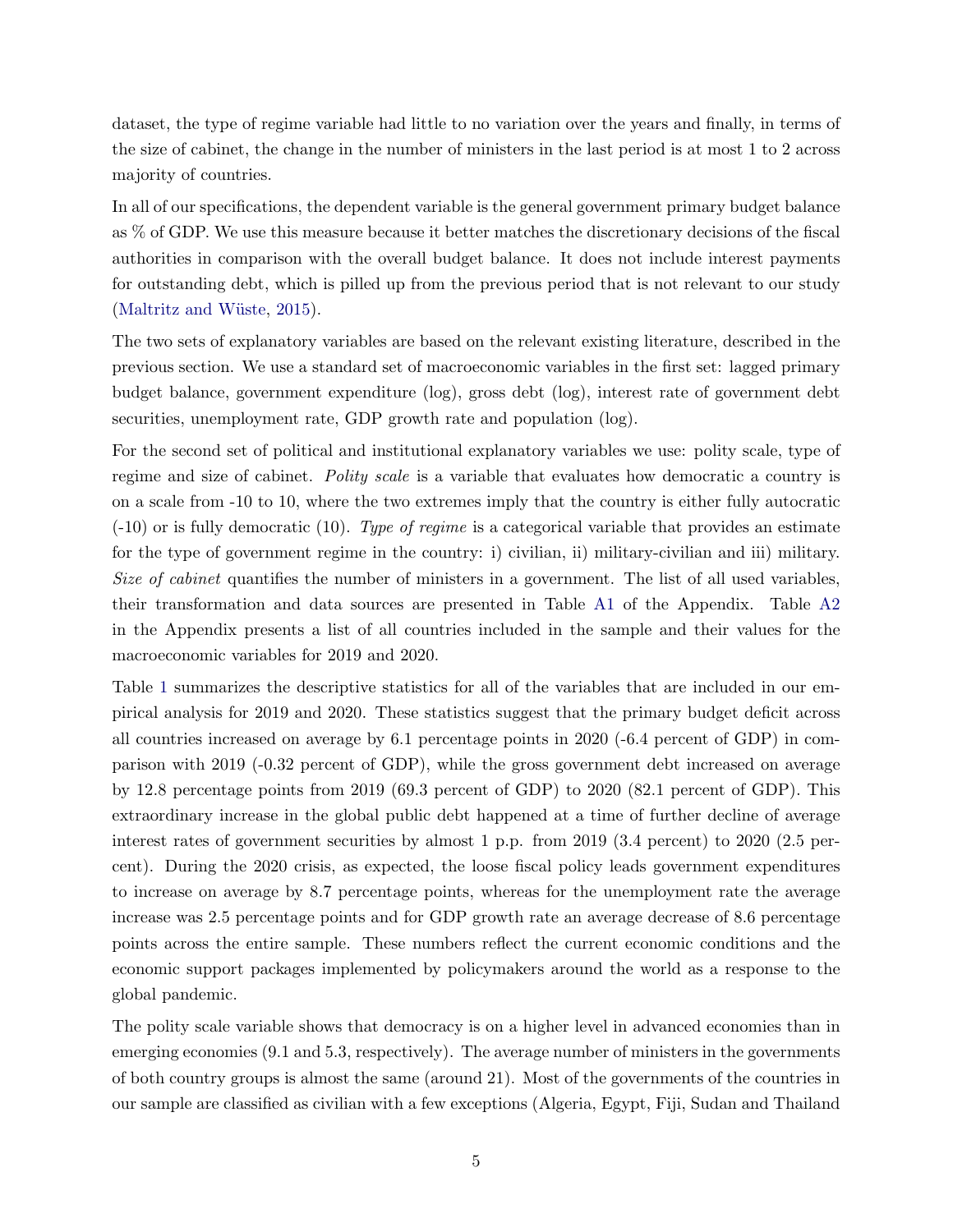|                                         | All countries |         |  |  |
|-----------------------------------------|---------------|---------|--|--|
| Variable<br>2019                        |               | 2020    |  |  |
| Dependent variable                      |               |         |  |  |
| Primary balance                         | $-0.32$       | $-6.44$ |  |  |
|                                         | (2.85)        | (4.24)  |  |  |
| Macroeconomic and demographic variables |               |         |  |  |
|                                         | 69.27         | 82.14   |  |  |
| Gov. gross debt                         | (38.48)       | (46.78) |  |  |
|                                         | 46.42         | 47.2    |  |  |
| Population                              | (73.33)       | (77.73) |  |  |
|                                         | 6.78          | 9.24    |  |  |
| Unemployment rate                       | (6.37)        | (8.31)  |  |  |
|                                         | 3.41          | 2.52    |  |  |
| Interest rate                           | (3.43)        | (3.3)   |  |  |
|                                         | 34.77         | 42.88   |  |  |
| Gov. exp. $(\% \text{ of GDP})$         | (9.82)        | (11.45) |  |  |
|                                         | 2.47          | $-6.11$ |  |  |
| GDP growth rate                         | (1.68)        | (2.80)  |  |  |
| Political and institutional variables   |               |         |  |  |
| Polity                                  | 7.57          | 7.4     |  |  |
|                                         | (4.08)        | (4.37)  |  |  |
| Size of cabinet                         | 19.57         | 19      |  |  |
|                                         | (5.51)        | (5.47)  |  |  |
| Civilian regime                         | 25            | 21      |  |  |
| Military-civilian regime                | 1             | 1       |  |  |
| Military regime                         | 0             | 0       |  |  |

Table 1: Summary statistics. Mean values per country groups for 2019 and 2020. Standard deviations in brackets. Note: Regime statistics refer to number of countries

classified as military-civilian; and Pakistan and Thailand have a military regime for a relatively short period of time).

In fact, discretionary budget measures on both the spending and the revenue side taken to combat the virus by emerging and developing economies account for more than 3.5% of GDP and more than 9% of GDP in advanced economies (IMF WEO October 2020). Given the specific nature of this shock, the severe weakening of aggregate demand and continuous disruptions of aggregate supply are expected to lead to the deepest global recession since World War II (World Bank Global Economic Prospects 2020). As a result, governments across the globe stepped in with extensive fiscal packages along with complimentary institutions to help the ailing economies, that include wage subsidies, tax deferrals, easing of regulatory burdens, transfers to firms and households, postponement of loan repayments, government guarantees among many other measures. Although the economic support offered by all of the countries is unprecedented and higher than what was offered during the global financial crisis in 2009 (World Bank Global Economic Prospects), the state of the economies prior to the emergence of the viral outbreak is also a crucial determinant of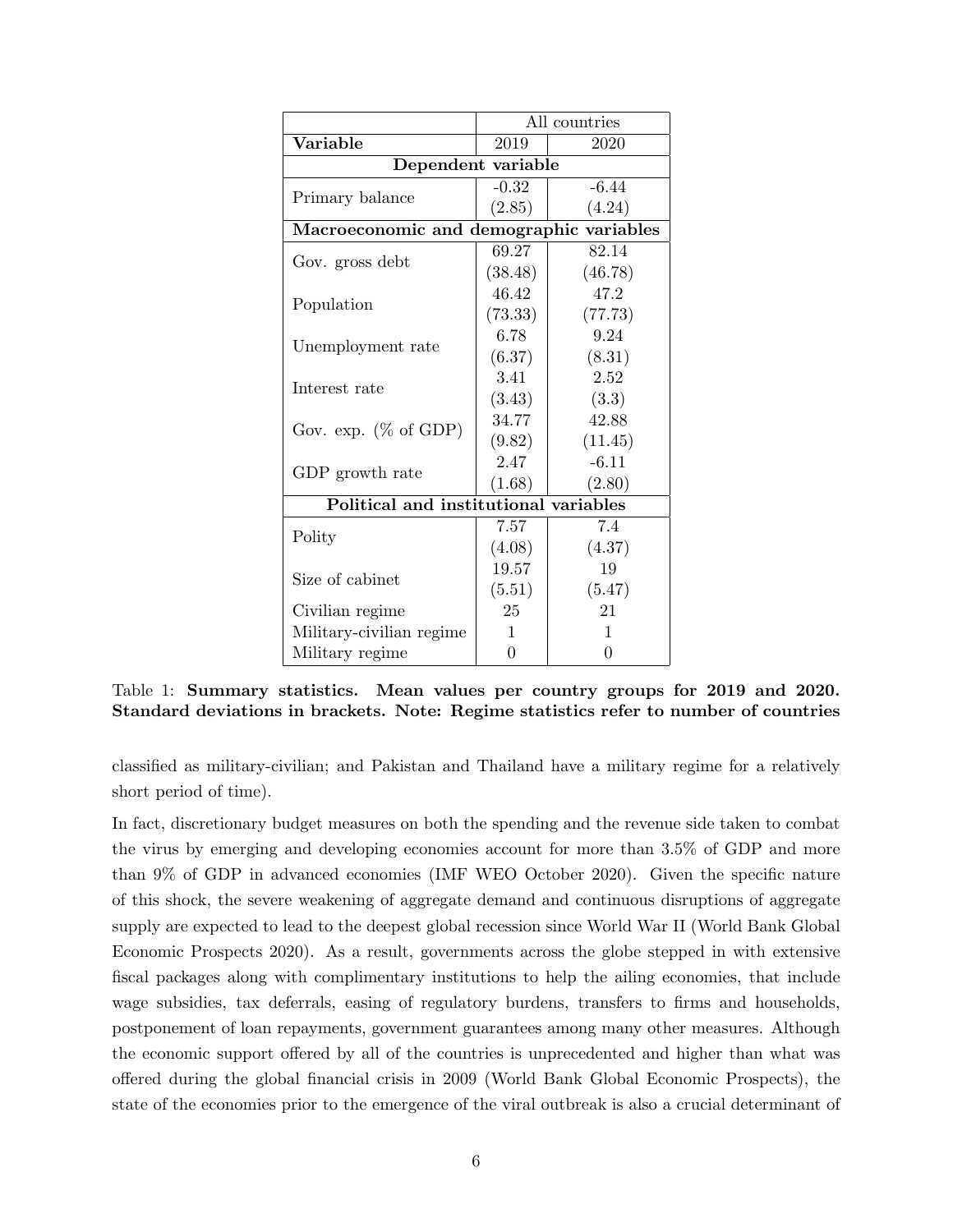the magnitude of their response.

## 4 Empirical results

In this section, we discuss the empirical results obtained using the Arellano and Bond (1991) and Blundell and Bond (1998) methods of implementing a dynamic linear GMM estimation. A summary of our main findings can be found in Table 2. In column 1, we present the results from our model with the primary budget balance and the set of macroeconomic variables. We add additional explanatory variables that have been used in the literature that include a demographic effect (column 2) and a potential effect coming from political/institutional variables (column 3). Finally, in column 4 we present the results that include interaction terms with the variables that we consider to have been affected by the Covid-19 crisis and a dummy variable for 2020.

All of the macroeconomic variables are significant in all of the regressions we estimated and have the expected sign, as typically found in the literature (Roubini and Sachs, 1989; Bayar and Smeets, 2009; Maltritz and Wüste, 2015). The effect of the lagged primary budget balance is positive and significant. In fact, this persistence in the effect of the primary budget balance corresponds to a well-documented inertia in the budgetary process found in the literature. Similarly, the effect of the GDP growth rate is also positive and significant, as expected, because a higher growth rate of the economy improves the primary budgetary balance on the short run.

Next, government expenditure has a significant and negative impact on the primary budgetary balance as, by construction, higher government expenditure raises the primary budget deficit in the short run. In terms of the unemployment rate, the coefficient is negative and significant, implying that an increase in the unemployment rate worsens the primary budgetary balance, as a result of the additional government expenditure incurred to support the labour market. Another negative impact on the budget balance comes from population (significant in column 3 and 4).

The stock of debt and the long term interest rate have a significant and positive relationship with the primary budgetary balance. The fact that gross government debt has a positive effect on the primary budget balance confirms a previous finding in the empirical literature that higher debt improves the primary budget balance and reduces deficits. Maltritz and Wüste (2015) argue that high debt implies less fiscal space to encourage additional spending, while low debt levels enable countries to run higher deficits. We underline that higher interest payments from debt do not affect the primary balance which, by definition, excludes interest payments. However, higher long term interest rates on debt instruments also implies less fiscal space and leads to improved budgetary balances. On the other side, lower or negative long term interest rates on debt instruments encourage budget deficits.

In terms of the set of political/institutional variables, some of the results agree with the empirical findings in the literature. The coefficient in front of the polity scale variable is significant and positive, implying that a more democratic regime tends to be characterized with stronger institutions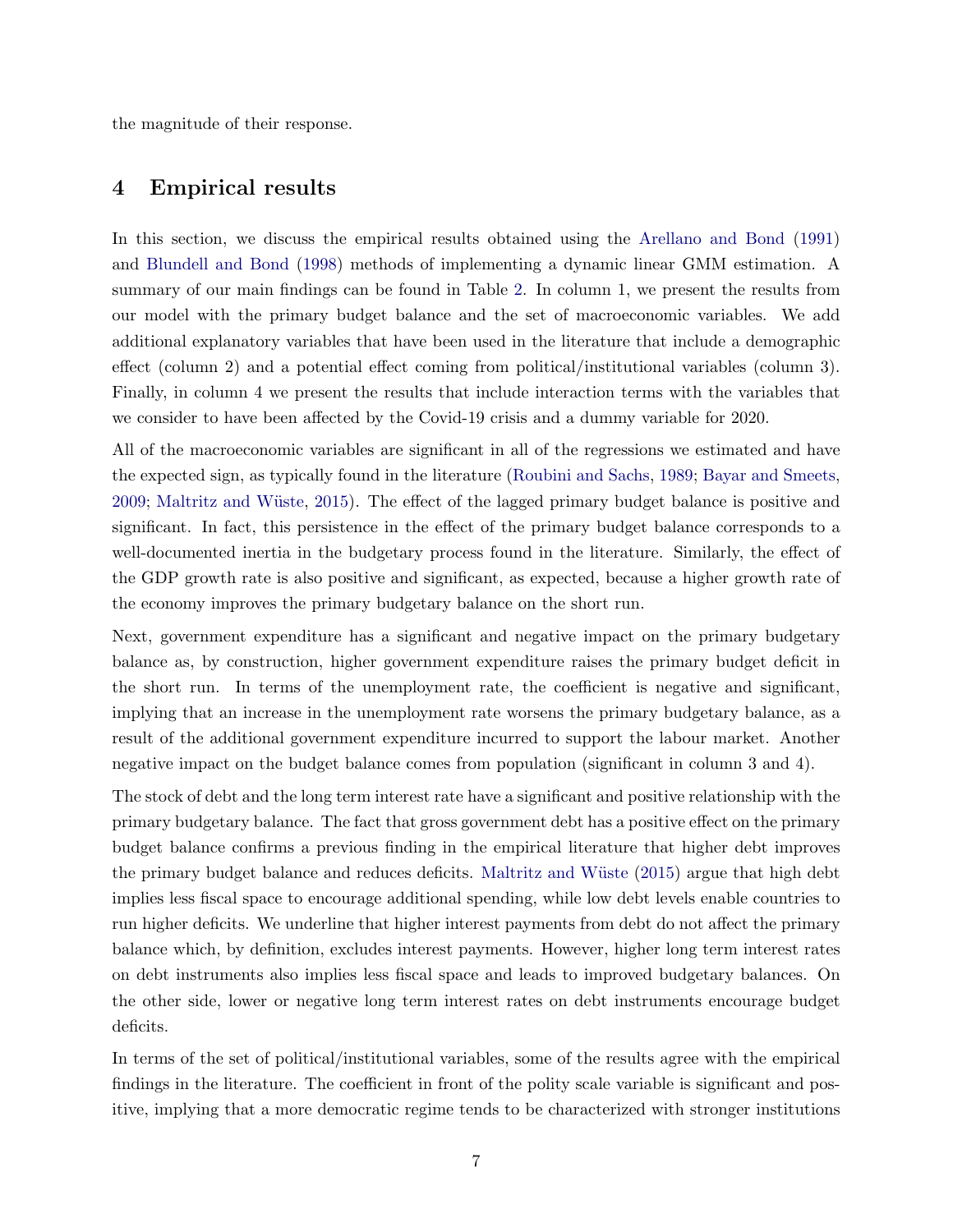and functional check and balances that limit the discretion of policy makers to increase budget deficits. This finding is in the line with the literature (for example see Henisz (2004) and Leachman et al. (2007)). The effect of the size of cabinet is negative but insignificant. A negative impact fits the stylized fact in the literature that higher number of spending ministers is associated with a lower primary balance (for example, Volkerink and De Haan (2001) and Perotti and Kontopoulos (2002)). Finally, in terms of the type of regime, the results show that countries that have a military-civilian or civilian regime tend to have higher primary budget deficits on average.

The last column shows the change in the effect of the macroeconomic variables on the primary budget balance in the year of the global pandemic. The pandemic increases the magnitude of the estimated effects of all of the variables, except of the unemployment rate where the direction of the relationship is reversed. Overall, the sharp decline in economic activity and increased government expenditures result in a higher budget deficit. This is what we expect, since given the economic toll of the crisis, all of the countries in our sample have implemented some form of economic support packages, resulting in a deterioration of their fiscal health. The resulting rise in the public debt leads to an increased magnitude of the positive effect of gross debt on the primary balance in 2020. This can be an indication that higher debt in the midst of a severe economic downturn implies enhanced incentives against spending. Moreover, population is expected to contribute more negatively to the primary balance in 2020, as with the on-going pandemic, more health related spending is needed in countries with a larger population. The only unexpected result is the positive effect coming from the unemployment rate in 2020, which may suggest that labor market deterioration led to lower government revenue mobilization and further constraints on the primary budget balance.

The robustness of our results is confirmed by re-estimating the model when the interest rate is removed from the list of explanatory variables. We explicitly choose this variable since, when excluded, the sample increases by the largest margin. The results are given in Table A3 in the Appendix.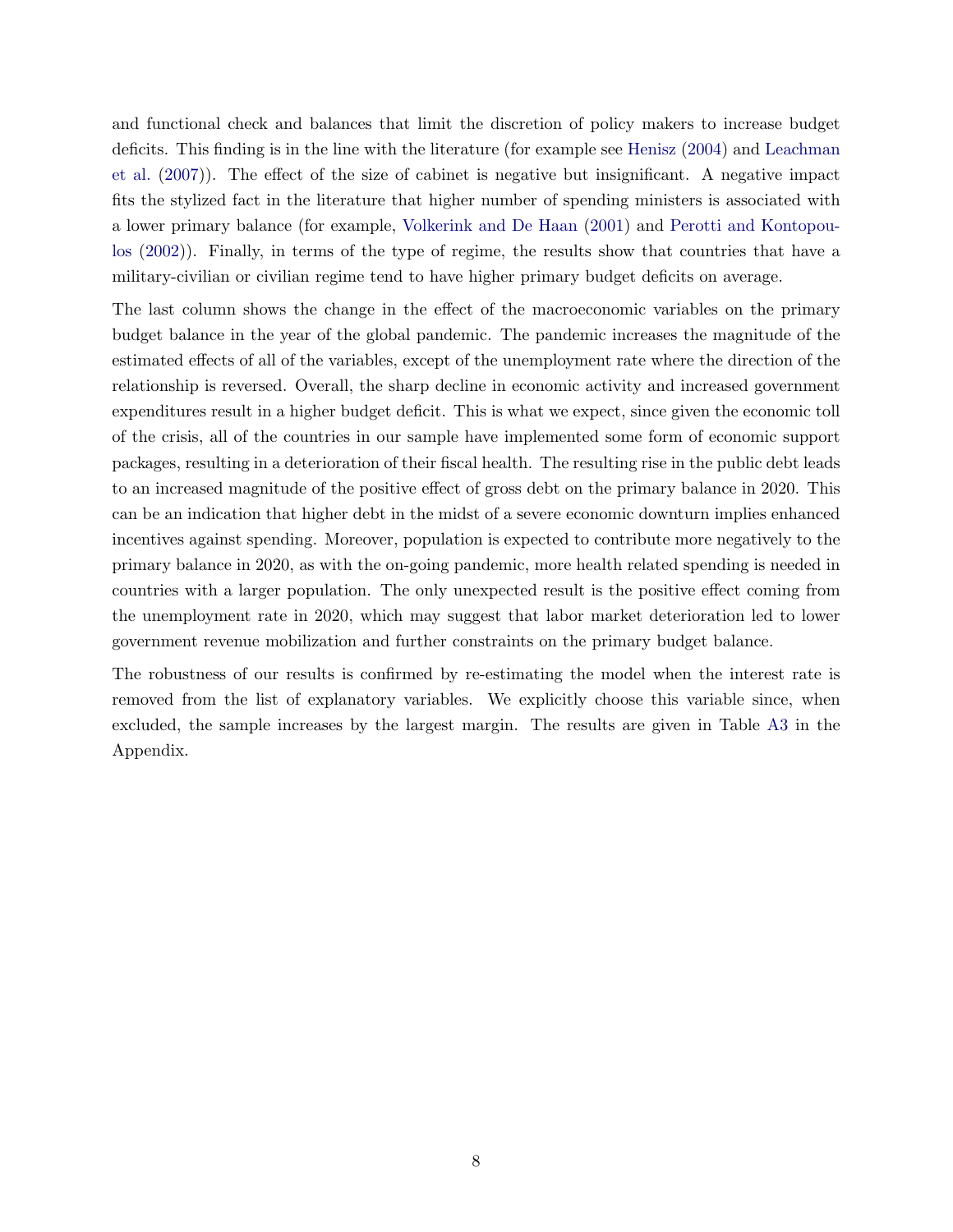|                             | (1)           | (2)          | (3)                     | (4)          |
|-----------------------------|---------------|--------------|-------------------------|--------------|
| <b>VARIABLES</b>            | Macroeconomic | Demographic  | Political/Institutional | 2020         |
| Primary balance $(t-1)$     | $0.404***$    | $0.399***$   | $0.374***$              | $0.357***$   |
|                             | (0.018)       | (0.026)      | (0.020)                 | (0.036)      |
| GDP growth rate             | $0.244***$    | $0.251***$   | $0.223***$              | $0.173***$   |
|                             | (0.013)       | (0.011)      | (0.015)                 | (0.019)      |
| Unemployment rate           | $-0.064***$   | $-0.067***$  | $-0.081***$             | $-0.100*$    |
|                             | (0.022)       | (0.019)      | (0.030)                 | (0.053)      |
| Government debt             | $2.828***$    | $2.513***$   | $2.830***$              | $4.074***$   |
|                             | (0.376)       | (0.319)      | (0.337)                 | (0.656)      |
| Government expenditure      | $-17.267***$  | $-17.070***$ | $-19.745***$            | $-17.660***$ |
|                             | (0.839)       | (1.074)      | (1.709)                 | (1.660)      |
| Interest rate               | $0.263***$    | $0.243***$   | $0.198***$              | $0.181***$   |
|                             | (0.025)       | (0.019)      | (0.026)                 | (0.051)      |
| Population                  |               | $-0.219$     | $-6.323**$              | $-5.924*$    |
|                             |               | (1.707)      | (2.994)                 | (3.233)      |
| Polity                      |               |              | $1.052***$              | $0.705**$    |
|                             |               |              | (0.250)                 | (0.308)      |
| Size of cabinet             |               |              | $-0.032$                | $-0.027$     |
|                             |               |              | (0.031)                 | (0.040)      |
| Type of regime $(2)$        |               |              | $8.901***$              | 5.687        |
|                             |               |              | (1.318)                 | (1.618)      |
| Type of regime $(3)$        |               |              | $-5.435***$             | 2.506        |
|                             |               |              | (3.139)                 | (3.742)      |
| GDP*2020                    |               |              |                         | $0.984***$   |
|                             |               |              |                         | (0.241)      |
| Unemployment*2020           |               |              |                         | $0.647**$    |
|                             |               |              |                         | (0.318)      |
| Government expenditure*2020 |               |              |                         | $-5.580***$  |
|                             |               |              |                         | (2.071)      |
| Debt*2020                   |               |              |                         | $6.028***$   |
|                             |               |              |                         | (1.857)      |
| Population*2020             |               |              |                         | $-0.995**$   |
|                             |               |              |                         | (0.433)      |
| Constant                    | 49.516***     | 50.961***    | 67.588***               | 58.025***    |
|                             | (2.655)       | (5.614)      | (10.078)                | (9.028)      |
| Observations                | 854           | 854          | 854                     | 854          |
| Number of countries         | 43            | 43           | 43                      | 43           |

Standard errors in parentheses

\*\*\* p<0.01, \*\* p<0.05, \* p<0.1

| Table 2: Results. Arellano–Bover/Blundell–Bond linear dynamic panel-data estimation |  |  |
|-------------------------------------------------------------------------------------|--|--|
|                                                                                     |  |  |
|                                                                                     |  |  |
|                                                                                     |  |  |

## 4.1 Implications

In the period that follows ahead, economies across the globe are expected to bear unprecedented economic and social costs from the COVID-19 pandemic. Returning to pre-crisis levels of economic activity is a daunting task for countries all over the world and the path to recovery is not to be smooth, even or certain.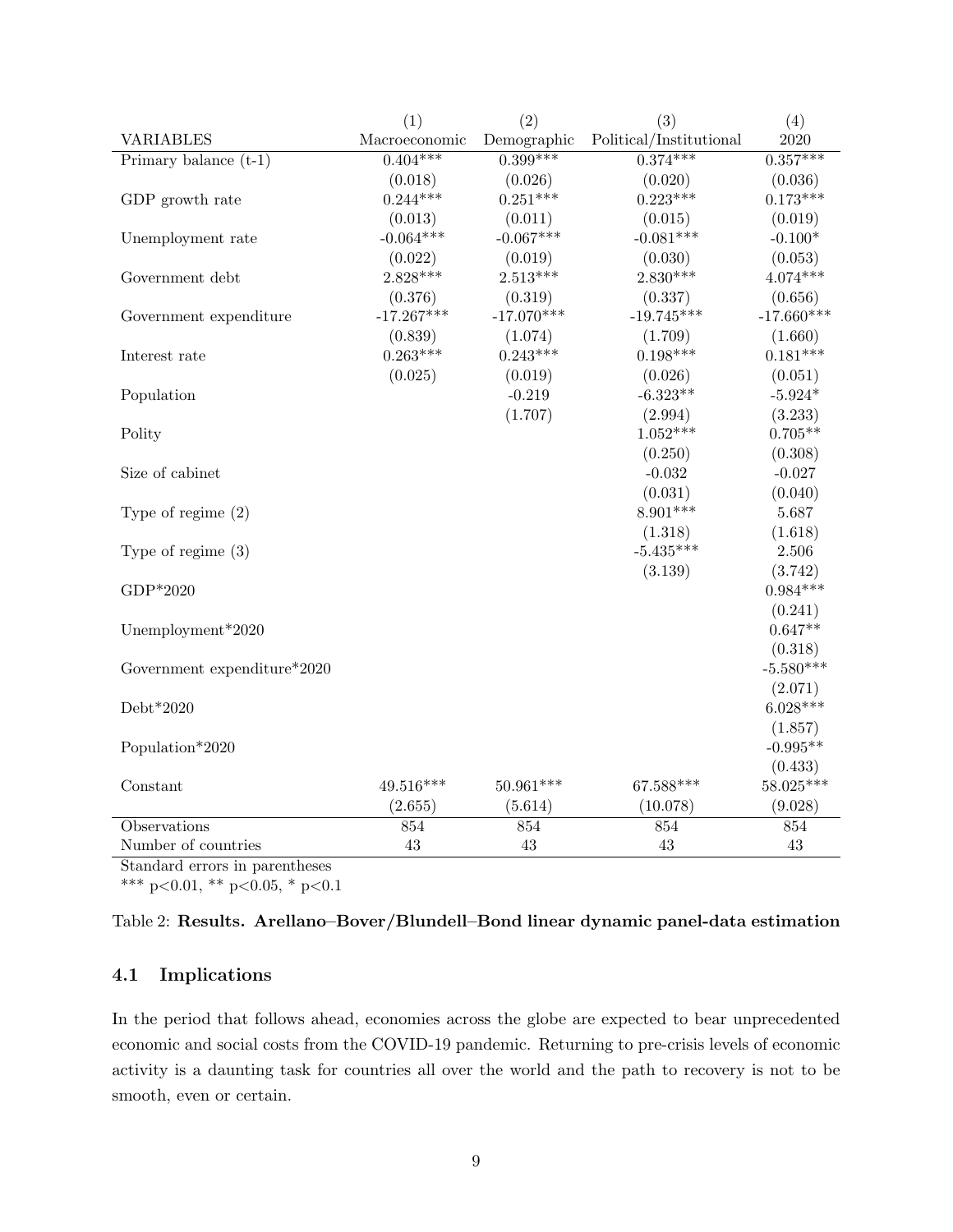

Figure 1: IMF country groups: Explained variation in budget deficits due to additional spending or foregone revenues in response to COVID-19 pandemic. Source: Fiscal Monitor, Database of Country Fiscal Measures in Response to the COVID-19 Pandemic, IMF.

To begin with, the fiscal stimulus packages implemented by governments in response to the COVID-19 put a significant strain on public finances. The unparalleled fiscal response to demand slumps and supply interruptions that followed the crisis was to a large extent made by advanced economies and some large emerging market economies. This is because these countries relied on more favorable financing conditions prior to the crisis and retained the ability to borrow at lower interest rates (IMF, WEO 2020 and IMF, Fiscal Monitor 2020).

To better understand the relationship between the fiscal stimulus packages introduced by the governments and the budget deficits in 2020 in Figure 1 we plot the primary balance in 2020 as a function of the additional spending or foregone revenues in response to COVID-19. The source of data for countries' fiscal measures in response to pandemic is the Fiscal monitor database of IMF - we also divide the countries into emerging and advanced on the basis of the IMF's classification.

The figure shows that some advanced economies were able to undertake higher stimulus packages for the relatively same level of the primary balance. The conclusion is similar when looking at the total fiscal measures undertaken, which additionally include liquidity support in the form of equity injections, loans asset purchase or debt assumptions, as depicted in Figure 1. The figure highlights that total fiscal measures were in general higher in advanced economies in comparison with emerging market economies.

While country income per capita is an important determinant of the size of total fiscal measures during the pandemic, we want to emphasize that also government debt position in domestic currency denomination was relevant determinant during the COVID-19 crisis. We could not include this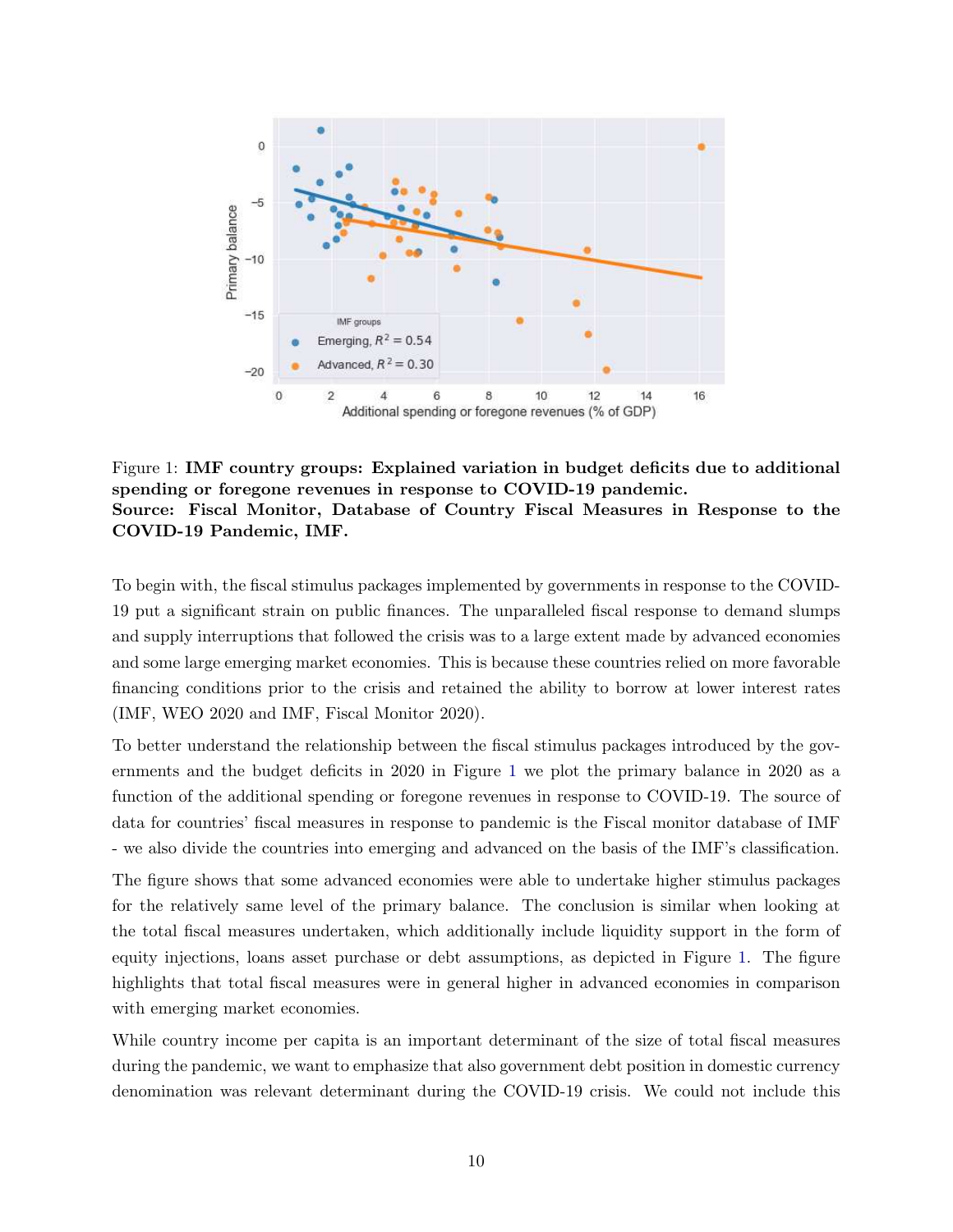

Figure 2: Explained variation in total fiscal measures due to government debt position in domestic currency denomination (as a percent of GDP)

variable in our regression model, due to lack of data availability for a lot of the countries in our sample. However, in Table A1 in the Appendix we present all of the countries for which data is available in the Fiscal Monitor of the IMF database and the Quarterly public sector debt database of the World Bank for gross central government debt position by currency of denomination (as a percent of GDP) in the first quarter of 2020. We illustrate the relationship using these countries in Figure 2. The figure shows that countries with a higher government debt position in domestic currency denomination (as percent of GDP) were able to execute higher total fiscal measures (as percent of GDP) during the pandemic. For example, four of five countries with one of the highest total fiscal measures as percent of GDP are Italy, United Kingdom, France and Spain, which have a debt position in domestic currency higher than 80 percent. Also, we note that the correlation coefficient between debt position in domestic currency denomination and size of the total fiscal measures is fairly high, equal to 0.737, and significant on the  $1\%$  level.

### 5 Discussion

The fiscal packages aimed to stimulate the economy amidst the COVID-19 pandemic led to an unprecedented growth in the budget balance deficits in almost every country in the world. Here, we discovered that this growth was accelerated by the change in the impact of the economic determinants that govern the magnitude of the budget deficits. We also postulated that more developed economies were able to undertake higher stimulus for the same level of budget deficits, mainly because of the advantage of servicing the debt in their national currency.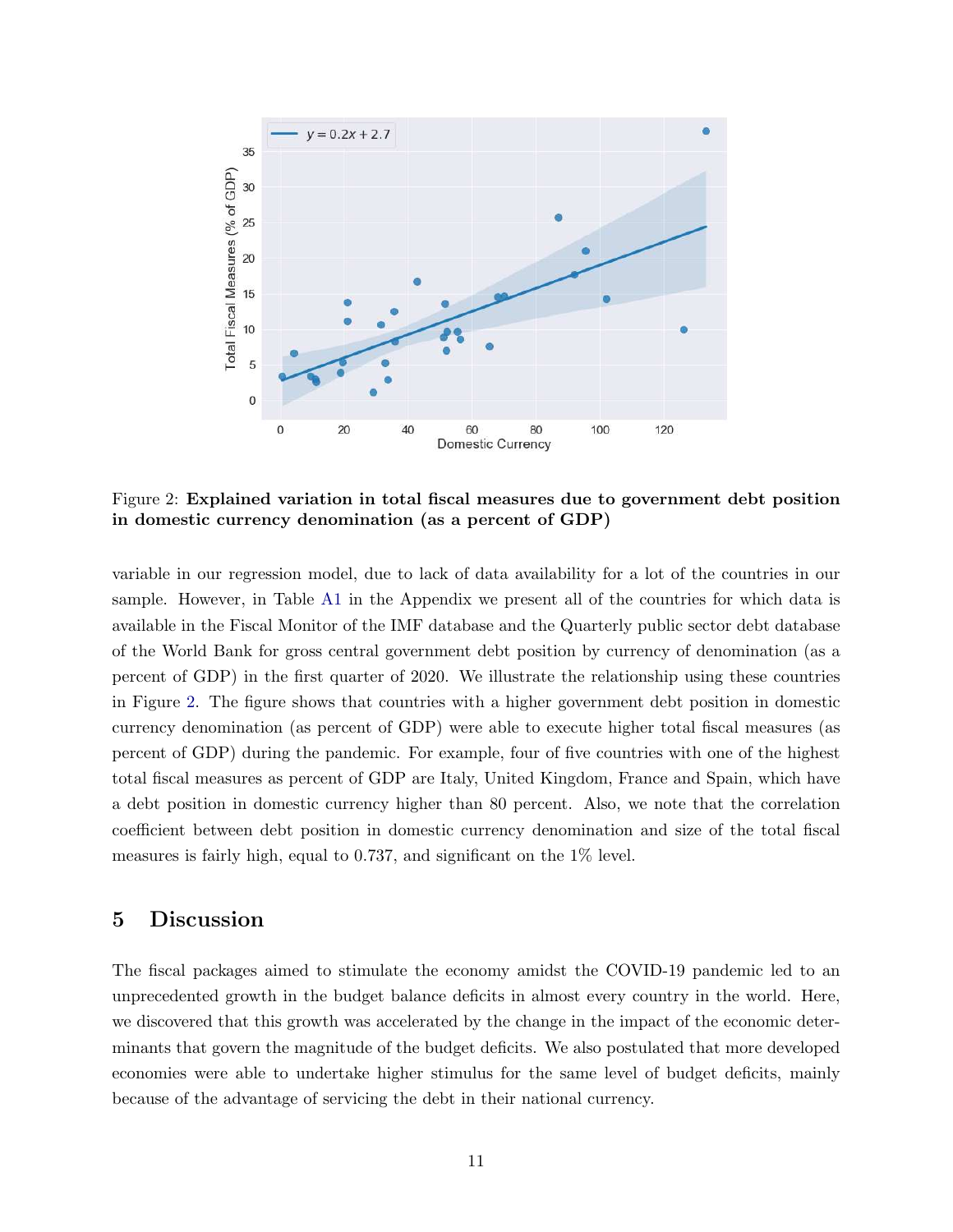While the fiscal packages had a vital role in the efforts made by governments stepping in to combat the consequences of the virus, it is clear that future fiscal space will be limited as a result of these efforts. The rise in the global debt to GDP ratio can pose additional challenges for debt sustainability of all of the economies in the world in the medium to long run. Equally relevant is the potential risk in the horizon for debt financing conditions. This is because the decades long downward trend of long-term interest rates could be reversed, given that in many countries nominal interest rates are close to their lower bounds.

Moreover, some of the vulnerabilities that existed prior to the crisis, such as population aging, are likely to further contribute negatively to the outlook for the stock of sovereign debt. For instance, in their empirical study on OECD economies, Honda and Miyamoto (2020) found that population aging weakens fiscal spending effects and in order to support the economy in a downturn, countries will need to revert to larger fiscal support packages. Finally, the buildup of debt is also expected to constrain the use of government revenues for growth and development related spending needs in the future, as a large part of the inflows to the government budget will be consumed by debt service.

Last but not least, the size, distribution and adjustment of the budget balance in 2020 will determine both the general social prospects and industry-wise economic capabilities of each country in the aftermath of the pandemic (Stojkoski et al., 2020a,b; Tevdovski et al., 2021). The structural changes induced on the economies as they adjust to constraints imposed by health authorities (social distancing, teleworking, movement impediments, capacity restrictions) will redistribute societal resources from highly inflexible sectors to highly adaptive sectors of the economy. Along that route, welfare losses arising from labour market distortions (jobs at the lower quantiles of the wage distribution, in informal employment, with temporary working arrangements) and human capital accumulation disruptions (schooling interruptions and transformation) will probably worsen the level of poverty and income inequality worldwide. In order to tackle such challenges, mechanisms to restore the fiscal health of governments will be vital in the period to come.

## References

Alberto Alesina, Roberto Perotti, José Tavares, Maurice Obstfeld, and Barry Eichengreen. The political economy of fiscal adjustments. Brookings Papers on Economic Activity, 1998(1):197– 266, 1998.

Luca Agnello and Ricardo M Sousa. The determinants of public deficit volatility. 2009.

Dominik Maltritz and Sebastian Wüste. Determinants of budget deficits in europe: The role and relations of fiscal rules, fiscal councils, creative accounting and the euro. Economic Modelling, 48:222–236, 2015.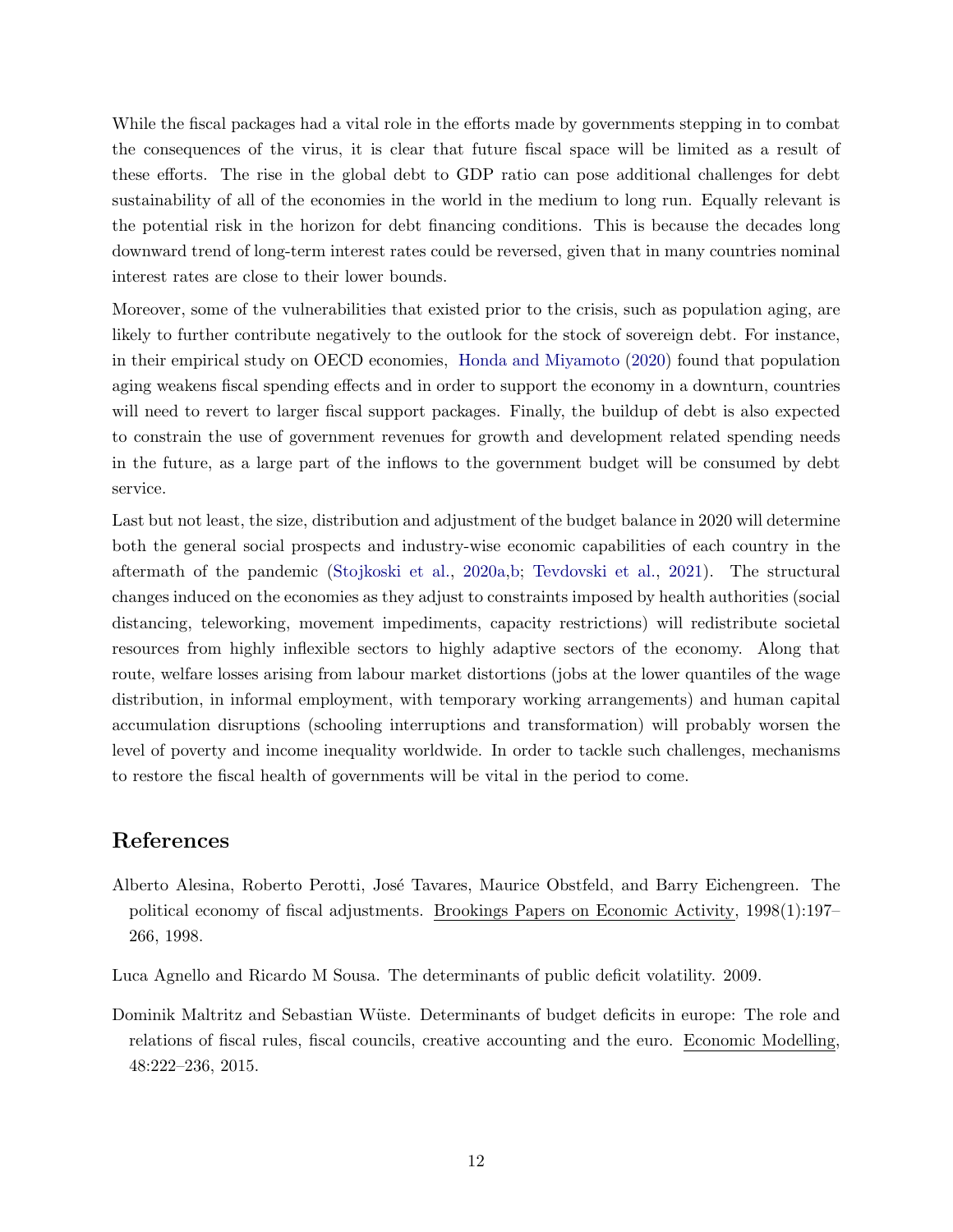- Anthony J Makin and Allan Layton. The global fiscal response to covid-19: Risks and repercussions. Economic Analysis and Policy, 69:340–349, 2021.
- Robert J Barro. On the determination of the public debt. Journal of political Economy, 87(5, Part 1):940–971, 1979.
- Jordi Galí and Roberto Perotti. Fiscal policy and monetary integration in europe. economic policy, 18(37):533–572, 2003.
- Bernardin Akitoby, Benedict Clements, Sanjeev Gupta, and Gabriela Inchauste. The cyclical and long-term behavior of government expenditures in developing countries. 2004.
- Ernesto Talvi and Carlos A Vegh. Tax base variability and procyclical fiscal policy in developing countries. Journal of Development economics, 78(1):156–190, 2005.
- Alberto Alesina, Filipe R Campante, and Guido Tabellini. Why is fiscal policy often procyclical? Journal of the european economic association, 6(5):1006–1036, 2008.
- Jeffrey A Frankel, Carlos A Vegh, and Guillermo Vuletin. On graduation from fiscal procyclicality. Journal of Development Economics, 100(1):32–47, 2013.
- Antonio Afonso, Luca Agnello, and Davide Furceri. Fiscal policy responsiveness, persistence, and discretion. Public Choice, 145(3-4):503–530, 2010.
- Nouriel Roubini and Jeffrey D Sachs. Political and economic determinants of budget deficits in the industrial democracies. European Economic Review, 33(5):903–933, 1989.
- Philip R Lane. The cyclical behaviour of fiscal policy: evidence from the oecd. Journal of Public economics, 87(12):2661–2675, 2003.
- Bjørn Volkerink and Jakob De Haan. Fragmented government effects on fiscal policy: New evidence. Public choice, 109(3-4):221–242, 2001.
- Roberto Perotti and Yianos Kontopoulos. Fragmented fiscal policy. Journal of Public Economics, 86(2):191–222, 2002.
- Alberto Alesina, Nouriel Roubini, and Gerald D Cohen. Political cycles and the macroeconomy. MIT press, 1997.
- Carlos Mulas-Granados. The political and economic determinants of budgetary consolidation in europe. European Political Economy Review, 1(1):015–039, 2003.
- Robert J Franzese Jr. Electoral and partisan cycles in economic policies and outcomes. Annual review of political science,  $5(1):369-421$ , 2002.
- Jakob De Haan and Mark Mink. Has the stability and growth pact impeded political budget cycles in the european union? 2005.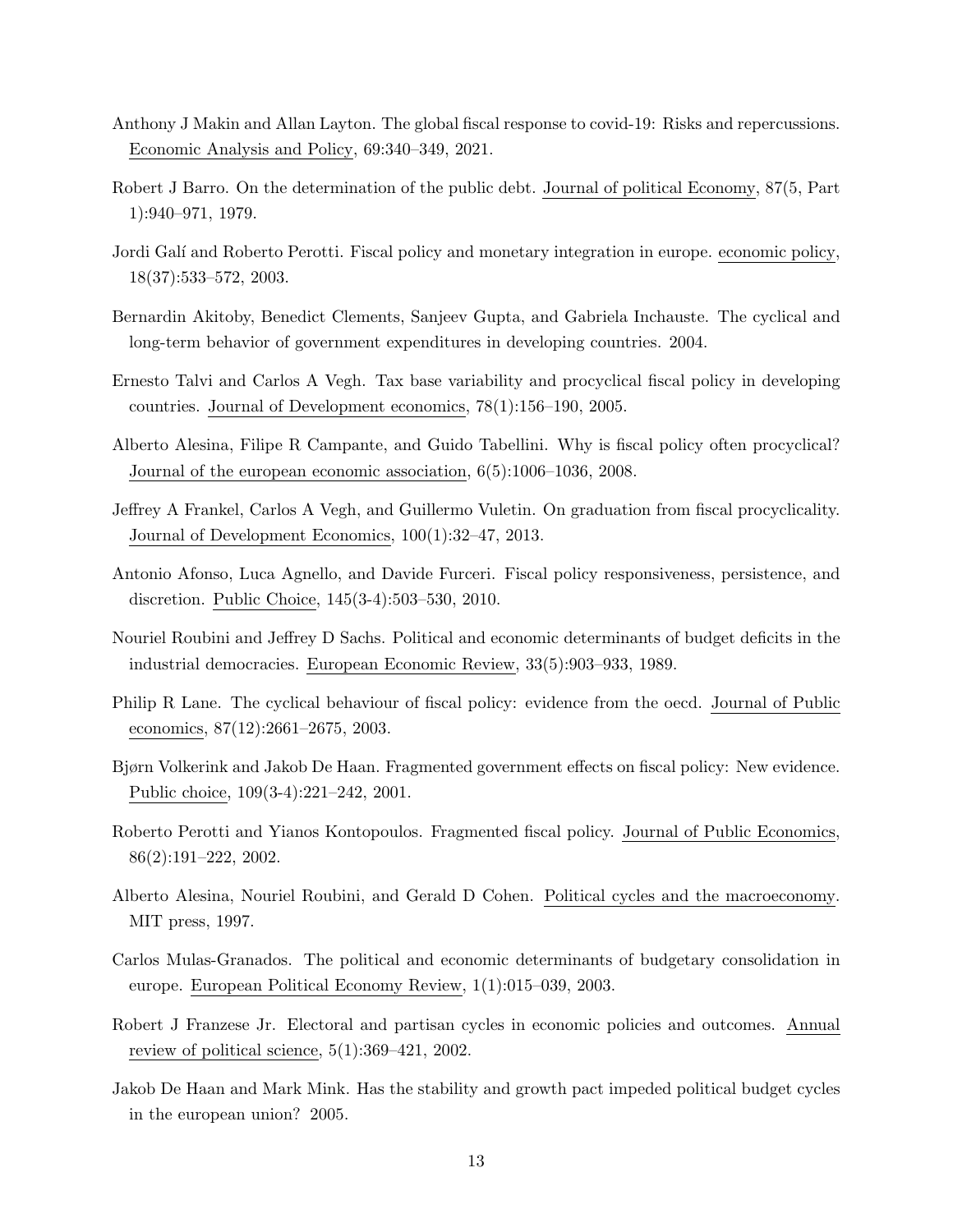- Alberto Alesina and Roberto Perotti. The political economy of budget deficits. Staff Papers, 42  $(1):1-31, 1995.$
- Lori L Leachman, Guillermo Rosas, Peter Lange, and Alan Bester. The political economy of budget deficits. Economics & Politics, 19(3):369–420, 2007.
- Jakob De Haan and Jan-Egbert Sturm. Political and economic determinants of oecd budget deficits and government expenditures: A reinvestigation. European Journal of Political Economy, 13(4): 739–750, 1997.
- Witold Jerzy Henisz. Political institutions and policy volatility. Economics & Politics,  $16(1):1-27$ , 2004.
- Manuel Arellano and Stephen Bond. Some tests of specification for panel data: Monte carlo evidence and an application to employment equations. The review of economic studies, 58(2):277–297, 1991.
- Richard Blundell and Stephen Bond. Initial conditions and moment restrictions in dynamic panel data models. Journal of econometrics, 87(1):115–143, 1998.
- Ali H Bayar and Bram Smeets. Economic, political and institutional determinants of budget deficits in the european union. 2009.
- Jiro Honda and Hiroaki Miyamoto. Would population aging change the output effects of fiscal policy? 2020.
- Viktor Stojkoski, Zoran Utkovski, Petar Jolakoski, Dragan Tevdovski, and Ljupco Kocarev. The socio-economic determinants of the coronavirus disease (covid-19) pandemic. arXiv preprint arXiv:2004.07947, 2020a.
- Viktor Stojkoski, Petar Jolakoski, and Igor Ivanovski. The short-run impact of covid-19 on the activity in the insurance industry in the republic of north macedonia. arXiv preprint arXiv:2011.10826, 2020b.
- Dragan Tevdovski, Petar Jolakoski, and Viktor Stojkoski. The impact of state capacity on the cross-country variations in covid-19 vaccination rates. Available at SSRN 3801205, 2021.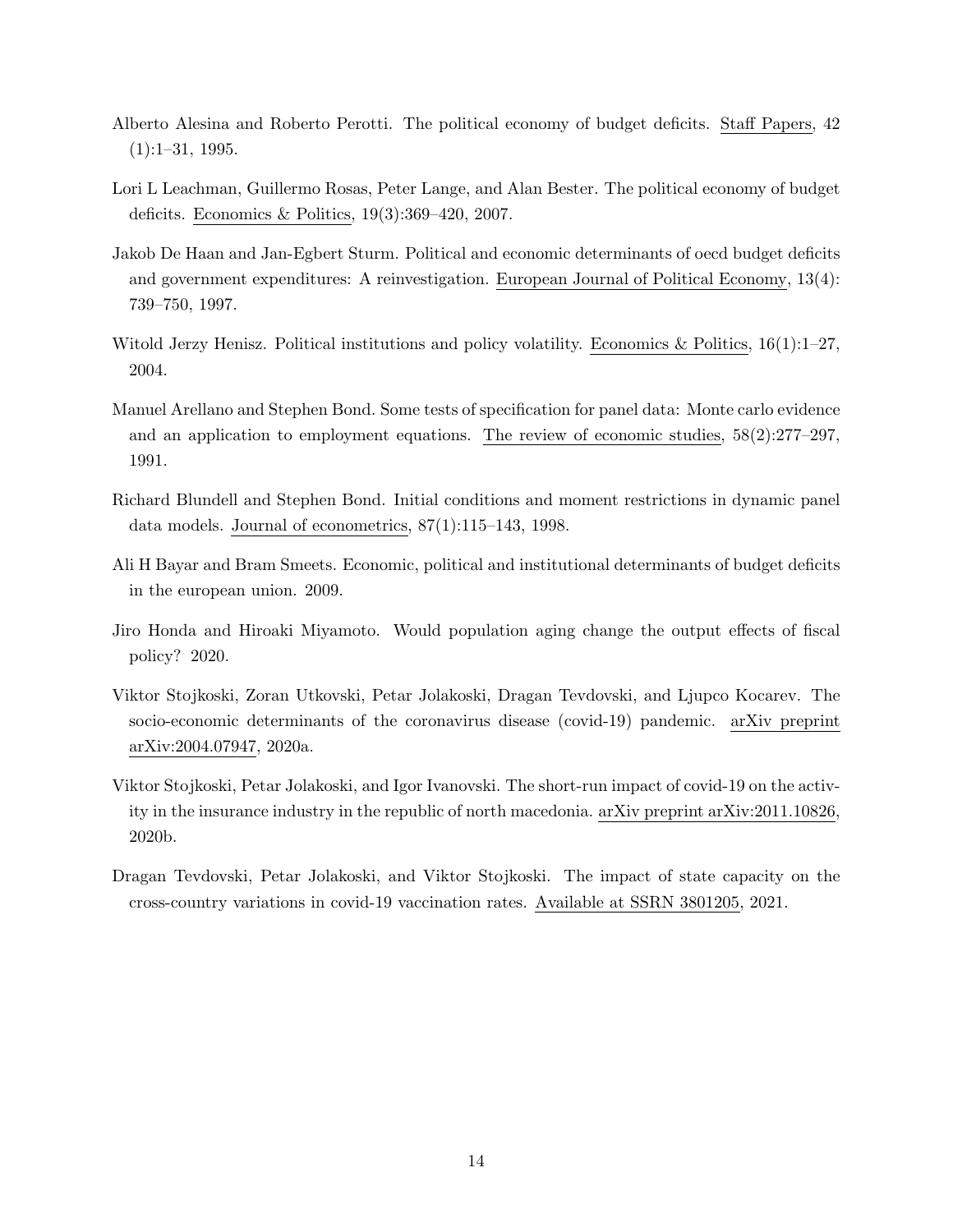## Appendix

| Table A1: List of countries and their, fiscal measures, primary budget balance and gross |
|------------------------------------------------------------------------------------------|
| central government debt in domestic currency denomination.                               |
| All variables are as $\%$ of GDP.                                                        |

| Country         | <b>Fiscal measures</b> | Primary balance | Debt in domestic currency |
|-----------------|------------------------|-----------------|---------------------------|
| Albania         | 2.87                   | $-8.42$         | 33.53                     |
| Armenia         | 2.98                   | $-5.82$         | 10.90                     |
| Australia       | 13.53                  | $-10.06$        | 51.55                     |
| <b>Brazil</b>   | 14.61                  | $-16.78$        | 69.90                     |
| Bulgaria        | 6.66                   | $-2.00$         | 4.20                      |
| Canada          | 16.73                  | $-19.92$        | 42.69                     |
| Colombia        | 5.27                   | $-9.48$         | 32.79                     |
| France          | 20.98                  | $-10.77$        | 95.47                     |
| Hungary         | 8.55                   | $-8.28$         | $56.17\,$                 |
| Indonesia       | 3.83                   | $-6.32$         | 18.92                     |
| Ireland         | 7.59                   | $-6.00$         | 65.48                     |
| Israel          | 9.67                   | $-12.94$        | 52.12                     |
| Italy           | 37.93                  | $-12.98$        | 133.14                    |
| Lithuania       | 8.28                   | $-6.72$         | 35.78                     |
| Luxembourg      | 11.16                  | $-6.98$         | 20.89                     |
| Mexico          | 1.10                   | $-5.8$          | 28.97                     |
| Moldova         | 2.63                   | $-8.00$         | 11.21                     |
| Netherlands     | 8.85                   | $-8.76$         | 51.10                     |
| Philippines     | 3.37                   | $-8.06$         | $\rm 0.63$                |
| Portugal        | 9.95                   | $-8.35$         | 126.24                    |
| Romania         | 5.38                   | $-9.59$         | 19.51                     |
| Russia          | 3.41                   | $-5.29$         | 9.36                      |
| Slovak Republic | 6.97                   | $-8.84$         | 51.82                     |
| Slovenia        | 14.56                  | $-8.82$         | 68.01                     |
| South Africa    | 9.61                   | $-14.04$        | 55.45                     |
| Spain           | 17.66                  | $-14.09$        | 92.06                     |
| Sweden          | 10.63                  | $-5.90$         | 31.48                     |
| Thailand        | 12.46                  | $-5.21$         | 35.58                     |
| Turkey          | 13.75                  | $-7.88$         | 21.10                     |
| United Kingdom  | 25.72                  | $-16.46$        | 86.99                     |
| United States   | 14.22                  | $-18.72$        | 101.88                    |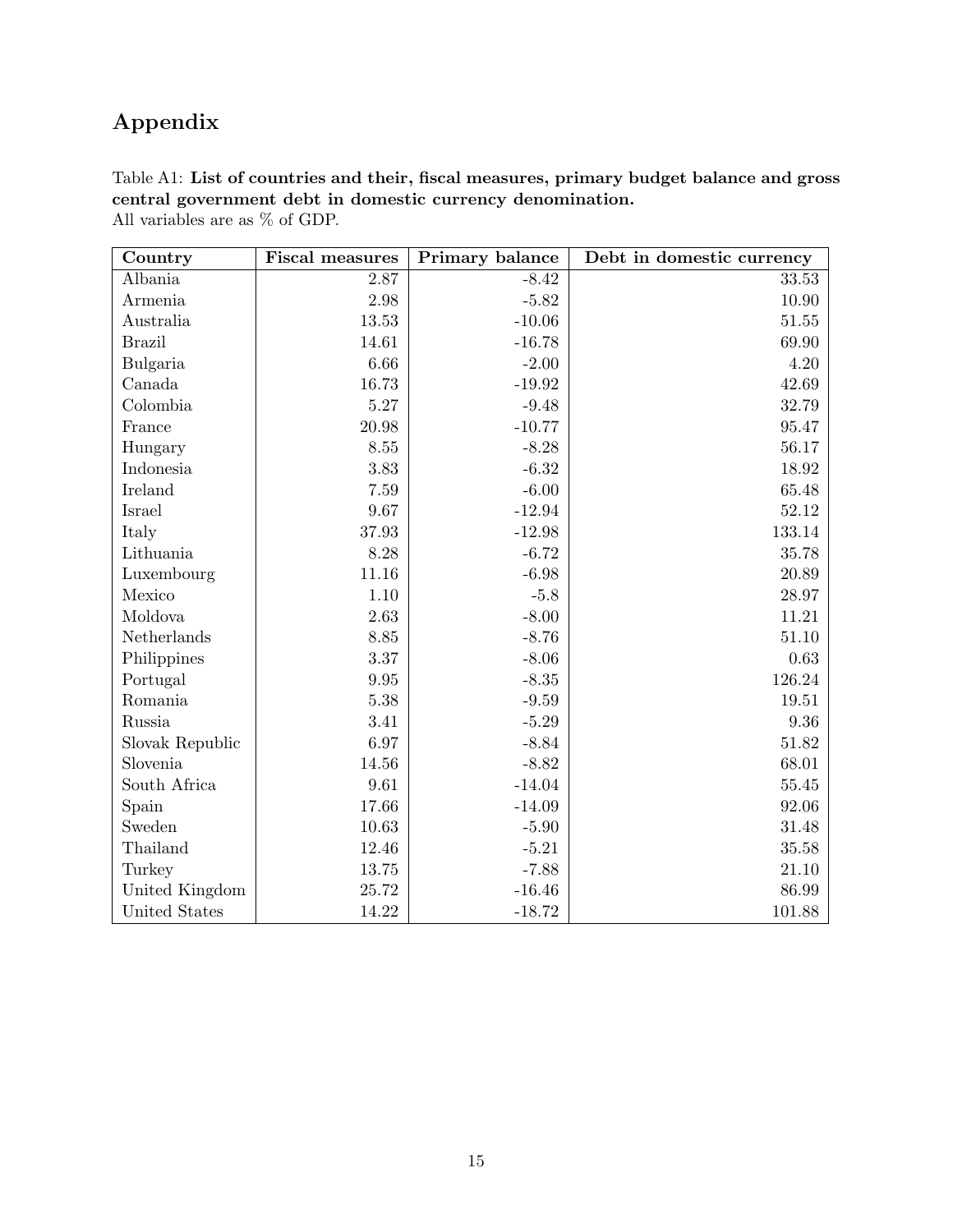Table A2: List of variables and data sources

| <b>Variables</b>       | <b>Source</b>                                                         |
|------------------------|-----------------------------------------------------------------------|
| Primary balance        | IMF, WEO; General government primary net lending/borrowing $%$ of GDP |
| Debt                   | IMF, WEO; General government gross debt $\%$ of GDP                   |
| Unemployment rate      | IMF, WEO; % of total labour force                                     |
| GDP                    | IMF, WEO; Gross domestic product at constant prices                   |
| Population             | IMF, WEO in persons (millions)                                        |
| Government expenditure | IMF, WEO; % of GDP                                                    |
| Size of cabinet        | $CNTS$ (polit10)                                                      |
| Type of regime         | $CNTS$ (polit $02$ )                                                  |
| Polity scale           | Polity IV Database (polity2)                                          |